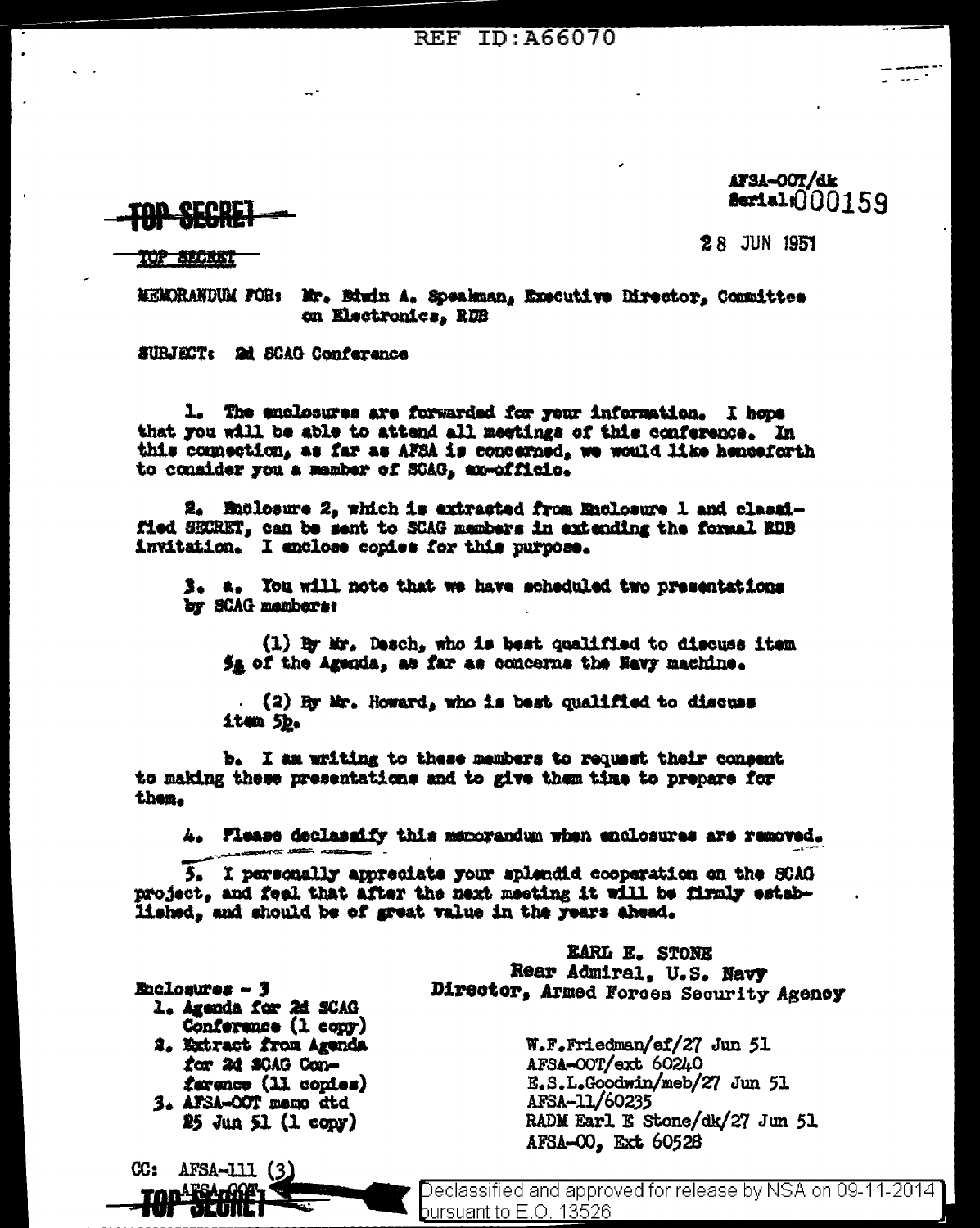REF ID: A66070

AFSA-OOT/dk **Sectal:**000159

المستعمل المستعمل المستعمل المستعمل المستعمل المستعمل المستعمل المستعمل المستعمل المستعمل المستعمل المستعمل ال<br>المستعمل المستعمل المستعمل المستعمل المستعمل المستعمل المستعمل المستعمل المستعمل المستعمل المستعمل المستعمل ال

化细胞 法内在社

 $28$  JUN  $1951$ 

MEMORANDUM FOR: Mr. Birdn A. Speakman, Executive Director, Committee en Electronics, RDB

SUBJECT: 24 SCAG Conference

1. The enclosures are forwarded for your information. I hope that you will be able to attend all meetings of this conference. In this comection, as far as AFSA is concerned, we would like henceforth te consider you a member of SCAG, ex-officie.

**2. Maclosure 2, which is extracted from Maclosure 1 and classi**fied SHIRET, can be sent to SCAG members in extending the formal RDB invitation. I emclose copies for this parpose.

3. a. Tou will note that we have scheduled two presentations har SCAG members:

(1) By Mr. Dasch, who is best qualified to discuss item Sa of the Agenda, as far as concerns the New machine.

(2) By Mr. Howard, who is best qualified to discuss item 5h.

b. I am writing to these members to request their consent to making these presentations and to give them time to prepare for then.

4. Please declassify this memorandum when enclosures are removed.

5. I personally appreciate your splendid cooperation on the SCAG project, and feel that after the next meeting it will be firmly established, and should be of great value in the years ahead.

Euclosures - 3

 $CC: AFSA-111(3)$ 

1. Agenda for 2d SCAG Conference (1 copy)

2. Estract from Agenda for 2d SCAG Conference (11 copies) 3. AFSA-OOT mann dtd

 $25$  Jun 51 (1 copy)

**EARL E. STONE** Rear Admiral, U.S. Navy Director, Armed Forces Security Agency

> W.F.Friedman/ef/27 Jun 51 AFSA-OOT/ext 60240 E.S.L.Goodwin/meb/27 Jun 51 AFSA-11/60235 · RADM Earl E Stone/dk/27 Jun 51 AFSA-00, Ext 60528

**Control of the Association**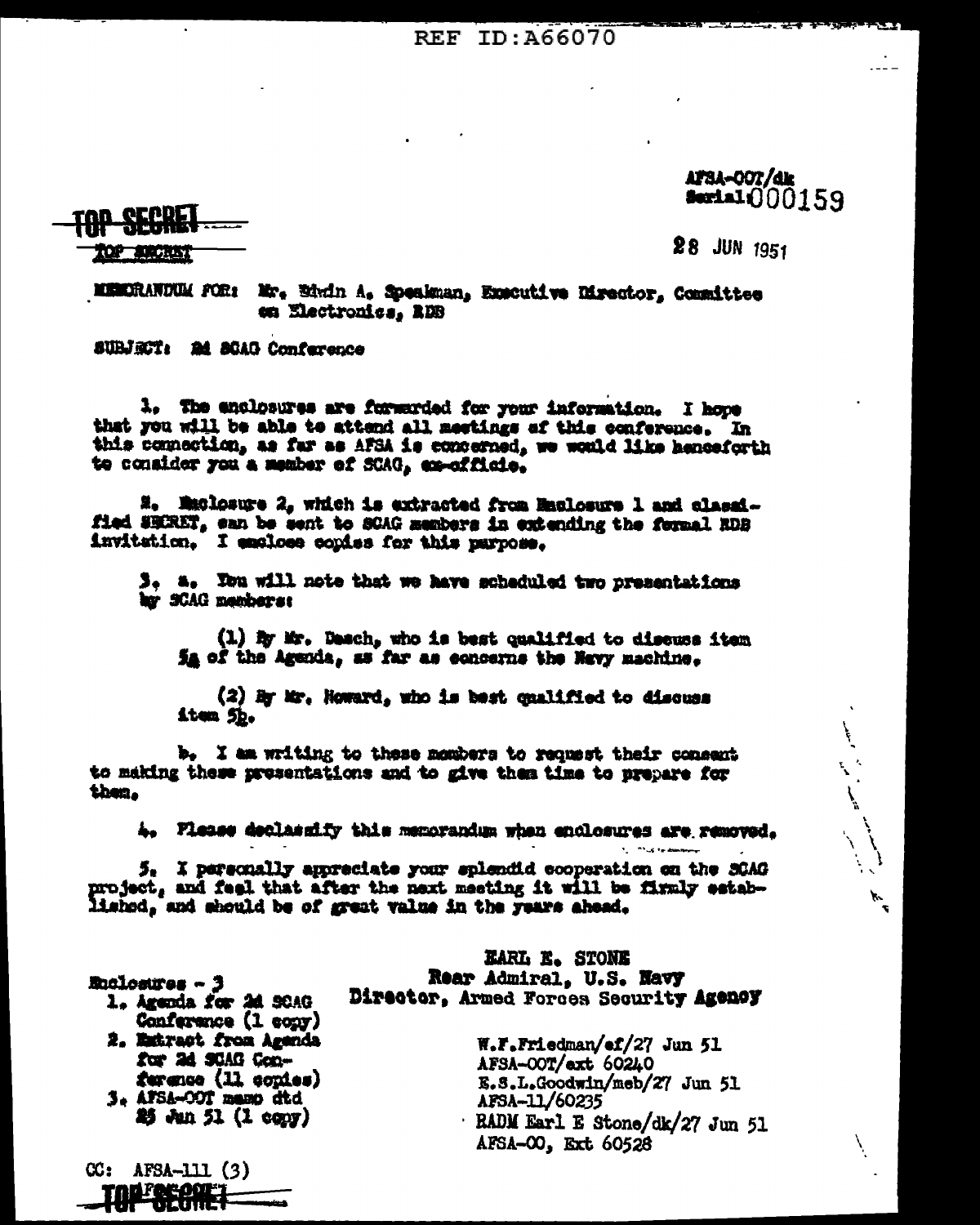REF ID: A66070

A73A-00/wa **Serial:000162** 

Σ,

ET.

## 조승감품

**28 JUN 1951** 

TOP BLOTS!

MUNCEANTUN FCE HE. KINGAH DOUGLASS, ASSISTANT DIRECTOR, CURRENT INTELLIGENCE. OIA

SUBJECT: Agenda for Second Conference of SCAG, 10 July 1951

1. Eaclosed herewith for your information is a copy of the agenda for the second conference of SCAG which is scheduled to epen at the Haval Security Station, 3801 Hebraska Avenue, Washington, D.C., en 10 July 1951. Please note that at the nine o'clock meeting on the first day I have scheduled welcoming remarks to be made by a representative of the Director of Central Intelligence. As I already stated to you personally, I will be very pleased if the Director of Central Intelligence can make those remarks at that meeting.

2. Please declassify this memorandum when emplosures are removed.

> EARL E. STONE Rear Admiral, U.S. Navy Director, Armed Forces Security Agency

Enclosure - 1 Agunda for 2d 3CAG Confer an ce

Copy to: (w/o Encl) **AFSA-OOB** APSA-OOT

This document contains information affecting the national defense of the United States within the meaning of the Espassare Laws, Title 18,  $V.S.C.$ , Section-  $/3<sup>3</sup>$  and  $794.$ The transmission or the revelation of 1151847 SEGITE m unauthorized person is prohibited by law.

RAIM Earl E. Stone/wn/28Jun51 APSA-00, Ext. 60528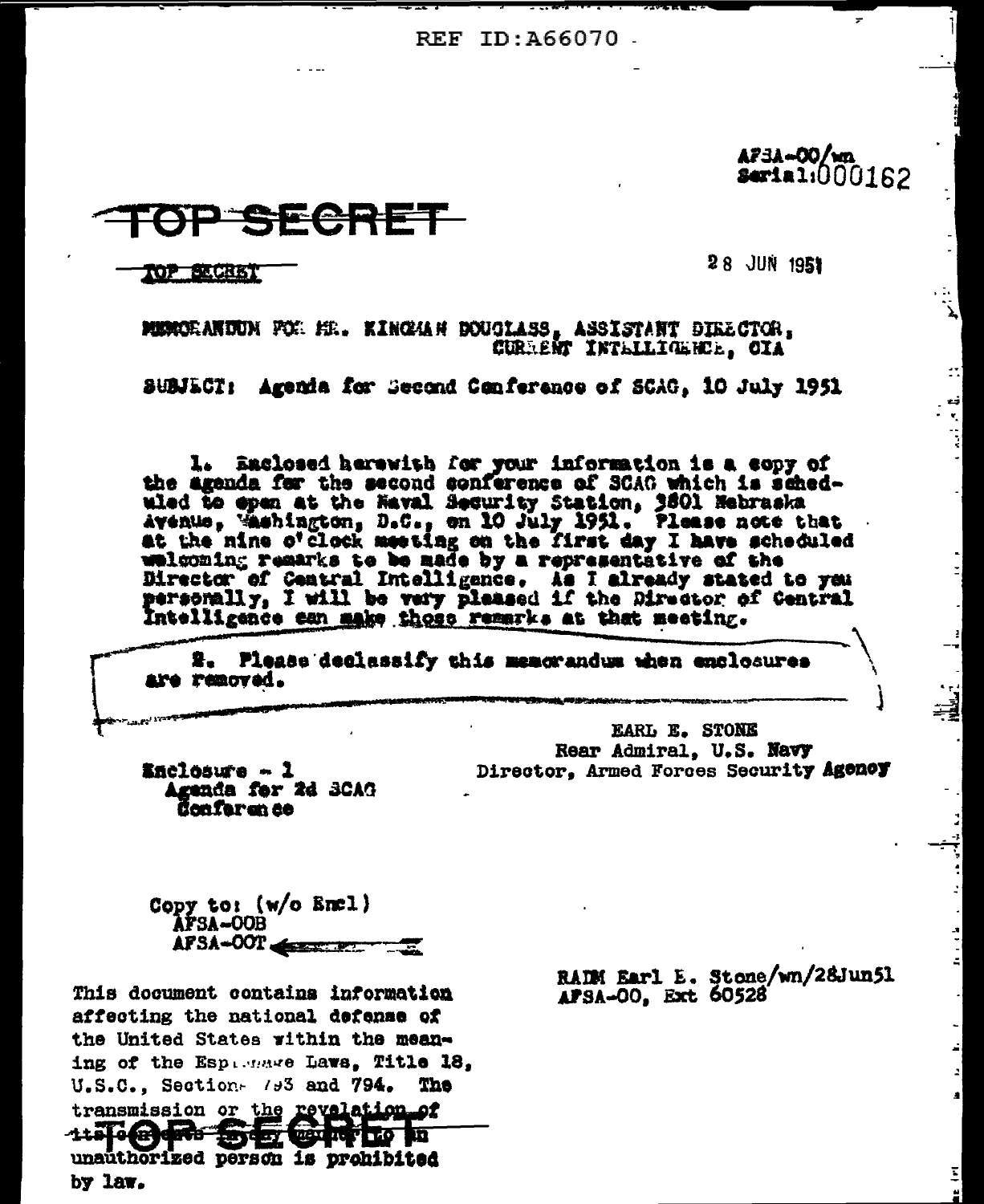REF ID: A66070 RESTRICTED

AFSA=00/dk

#### <del>RESTRICTED</del>

#### 23 May 1951

#### MEMORANDUM FOR AFSA=OOB:

**SUBJECT:** SCAG Conference  $\sim$  4-5 June 1951

1. I plan to serve a simple buffet lunch on MONDAY, 4 June in my office (Room 19-118) or AFSA Conference Room (Room 19-125) for the SCAG members (about 7 people) plus the AFSA Deputies.

 $2<sub>0</sub>$  I want to be sure each visitor is personally attended on each day  $\sim$  including lumcheon on TUESDAY, 5 June  $\sim$  when I shall be otherwise engaged.

3. Please have AFSA-OOT arrange so that a key AFSA officer or civilian is detailed to each visitor for this purpose, as appropriate  $\sim$ and AFSA=OOT arrange with CO, NAVSECSTA so that good service is available to visitors at our cafeteria during lunch time on 5 June  $\infty$  in the **Executive Dining Room.** 

4. By copy of this memorandum, AFSA-16 will make arrangements for issuing appropriate badges to the visitors.

 $Q \n\mathcal{S}$  Store

EARL E. STONE Rear Admiral, U.S. Navy Director, Armed Forces Security Agency

Copy tos CO, NavSecSta  $0p = 202$ AFSA-OOA AFSA-02 AFSA=00C **AFSA-03** AFSA-16 AFSA-OOT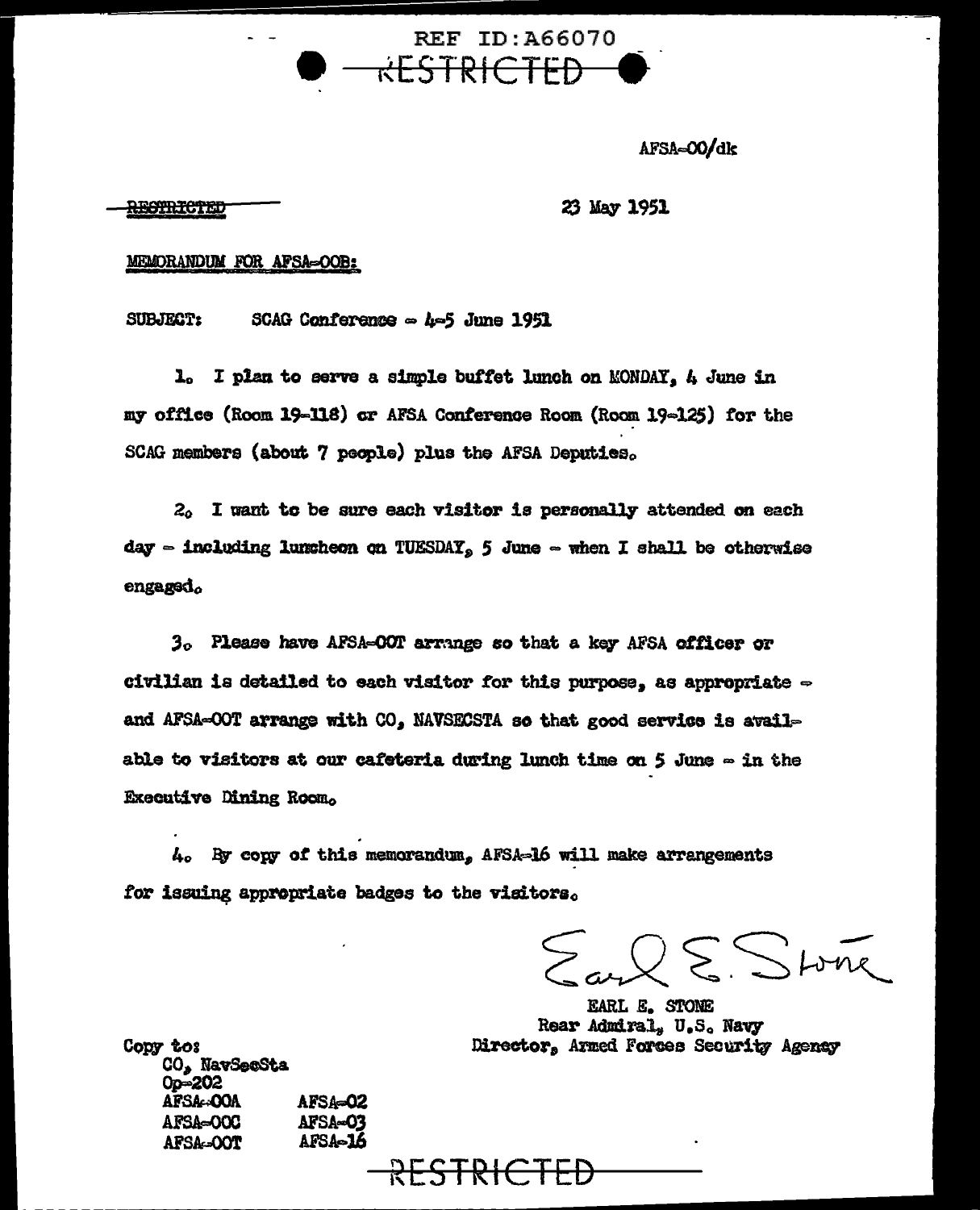

# OP SECRET

 $\frac{1}{2}$ 

### D RAFT

SPECIAL CRYPTOLOGIC ADVISORY GROUP

 $(SCAG)$ 

Agenda

for

Second Conference of SCAG

Opening on

10 July 1951

 $\mathbf{I}$ TOP SECRET

 $\mathbb{Z}$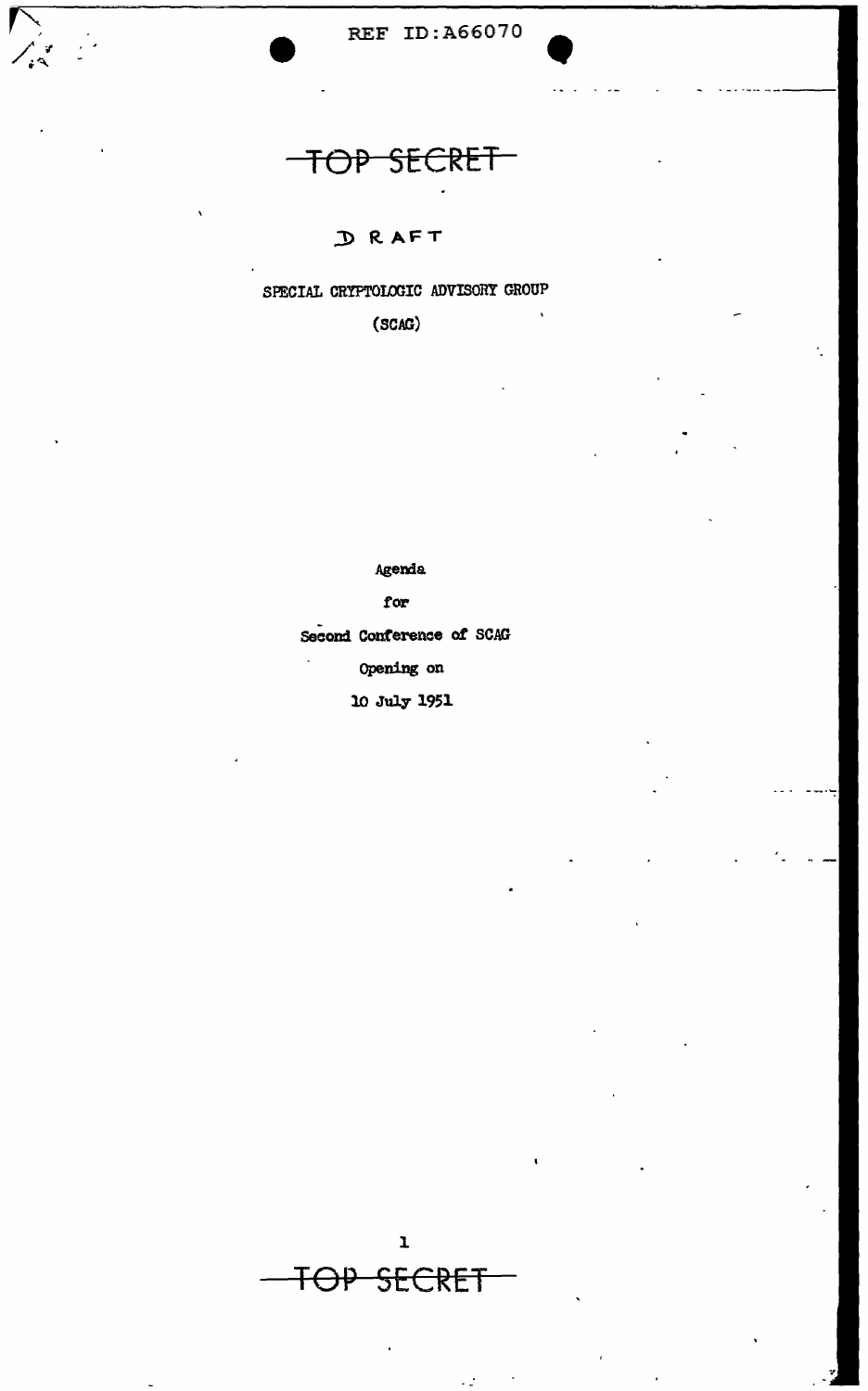

Agenda for 10 July 1951

 $9:00 A.L.$ Time: Room 202, Building 20, Naval Security Station, 3801 Nebraska Place: Avenue, North West, Washington

1. Velcoming remarks:

Rear Admiral Earl E. Stone, USN, Director, AFSA; Mr. Edwin A. Speakman, Executive Director, Committee on Flectronics, RDB: and A representative of the Director of Central Intelligence

2. Outline of program for this Conference:

Capt. J. S. Harper, USN, Chief, Office of Research and Development, **AFSA** 

- Presentations on cryptographic devices employing wired rotors: 3.
	- $\mathbf{a}$ . Review of Enigma machine:

LCDR. A. Gleason, USNR

- Question and discussion period. b.
- The Combined Cipher Machine (CCM):  $c<sub>1</sub>$

Mr. Frank Austin, AFSA-41

4

Question and discussion period. đ.

> Ã.  $\mathbf{x}$ 소

#### LUNCHEON

(Executive dining room, Naval Security Station Cafeteria)

 $\mathbf{r}$ × ×.  $\mathbf{a}_i$ è.

- Discussion of logical design of certain cryptanalytic machines used 4. as aids in the solution of rotor machines:
	- Bombe - Dr. H. Campaigne  $a<sub>0</sub>$
	- Duenna - LCDR. M. Hall ъ.
	- Scritcher - Ir. A. Dumey c.
	- d. Warlock - Dr. J. Eachus
	- e. Message setting Dr. S. Kullback

(During this period it is desired that each SCAG member indicate the specific segment of the field of special interest to him; what additional information or briefing he desires; what he wishes to concentrate on, etc.)